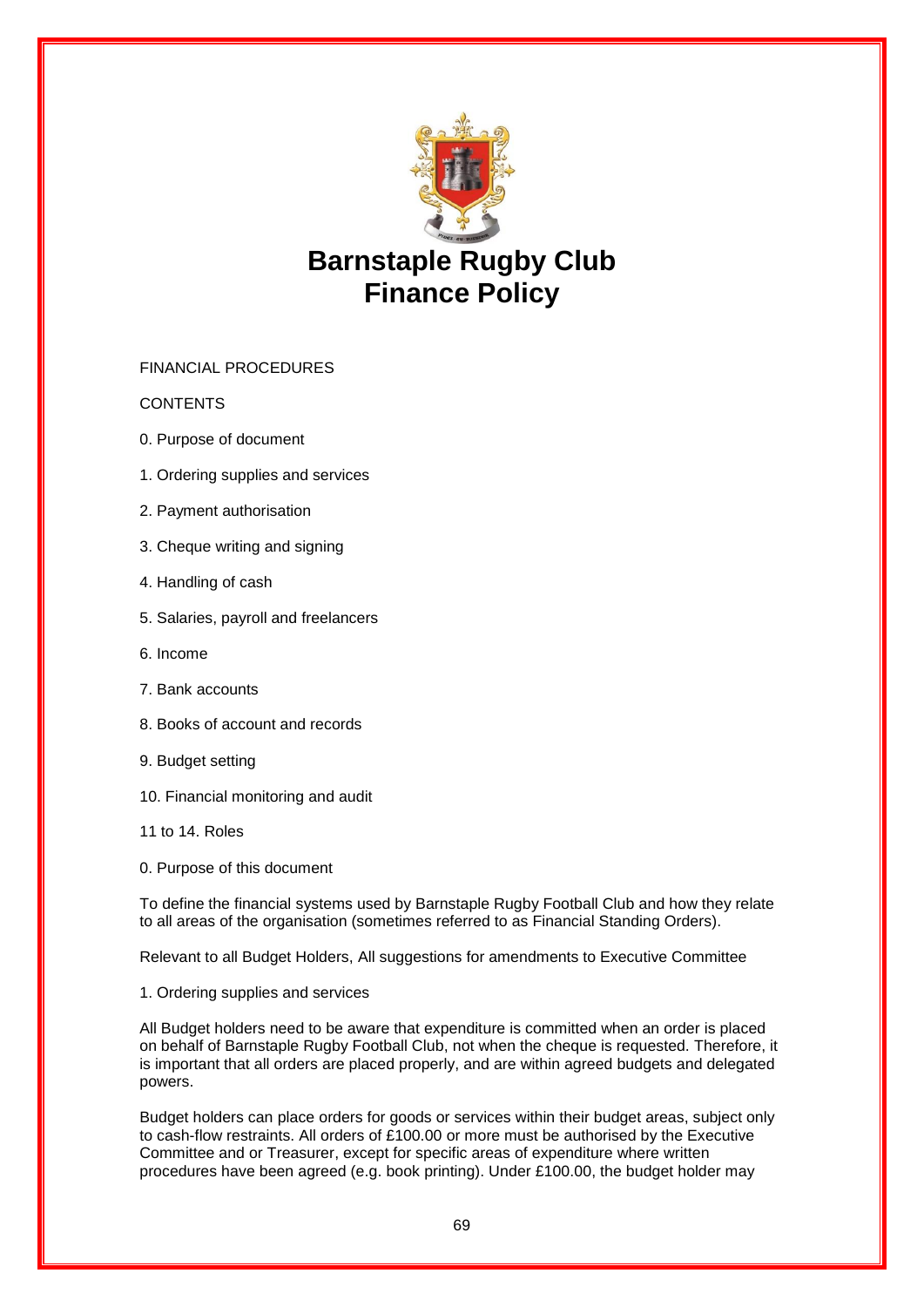delegate all ordering as appropriate. Budget holders will discuss with the Treasurer appropriate parameters, plus maximum allowed deviations before the budget holder or Treasurer is brought in, which will be documented.

Any lease, hire purchase agreement or other contract involving expenditure will be subject to the same authorisation procedure as above, with the appropriate expenditure amount being the total committed expenditure over the period of the contract, or where the contract is openended, over the first 12 months of the contract. Larger contracts should not be entered into without adequate advice from a relevant professional adviser (e.g. accountant, solicitor, surveyor).

Orders of £100.00 or more must be placed in writing. Orders under £100.00 should be in writing where practical. Each Budget holder will devise appropriate ways of keeping records of such orders, which will be contained in an Appendix. Suppliers must be requested to produce delivery notes and invoices, addressed to Barnstaple Rugby Football Club or Barum Rugby Ltd, and sent to the clubs address. If payment is needed on or before delivery or no credit is given, a 'pro-forma' should be provided, All documents must be provided to the treasurer.

While claims for small items of expenditure may be made via petty cash (see section 4), adequate supporting documentation, preferably receipts, must be obtained. Large items requiring cash payment must be checked with the treasurer before the arrangement is confirmed.

2. Payment authorisation and Purchase Ledger

All invoices must be authorised for payment by the budget holder, although the actual checking of details may be delegated. The authorising budget holder is responsible for checking invoices for accuracy in terms of figures and conformity with the order placed, that the services or goods have been received, and following up any problems. The treasurer or finance committee must be informed if there are queries delaying authorisation or if payment is to be withheld for any reason.

A Purchase Ledger is operated by the treasurers. All incoming invoices are to be passed to the treasurer as soon as they arrive. Invoices will be recorded on to the Purchase Ledger as soon as possible, unless there are coding problems. They are then passed on to budget holders for authorisation. Once authorised as above, suppliers will be paid within the appropriate timescale. This is generally 14 days of invoice date for NICE PEOPLE, 30 days for others, unless there are exceptional cash-flow difficulties or specific supplier arrangements. The latter must be communicated by budget holders to the treasurer, who will inform them of any difficulties in meeting these.

Refunds of overpayments or cancellations of bookings/orders can be fully delegated to the relevant budget holder or treasurer.

## 3. Cheque writing and signing

Signatories will only be drawn from treasurer, and any new signatory must be approved by the Finance committee, before the bank is notified. All cheques for £100 or over require two signatories. Cheque signatories should check that the expenditure has been authorised by the appropriate person before signing the cheque. Payroll payments require the authorisation of two persons, the budget holder and a member of the finance committee.

Signatories will not sign cheques which are payable to themselves, or blank cheques. Cheques should be filled in completely (with payee, amount in words and figures, and date) before cheques are signed. The only acceptable exception is that the amount can be blank as long as the cheque is endorsed 'Not more than £ ....'. Receipts for this type of expenditure must be returned immediately.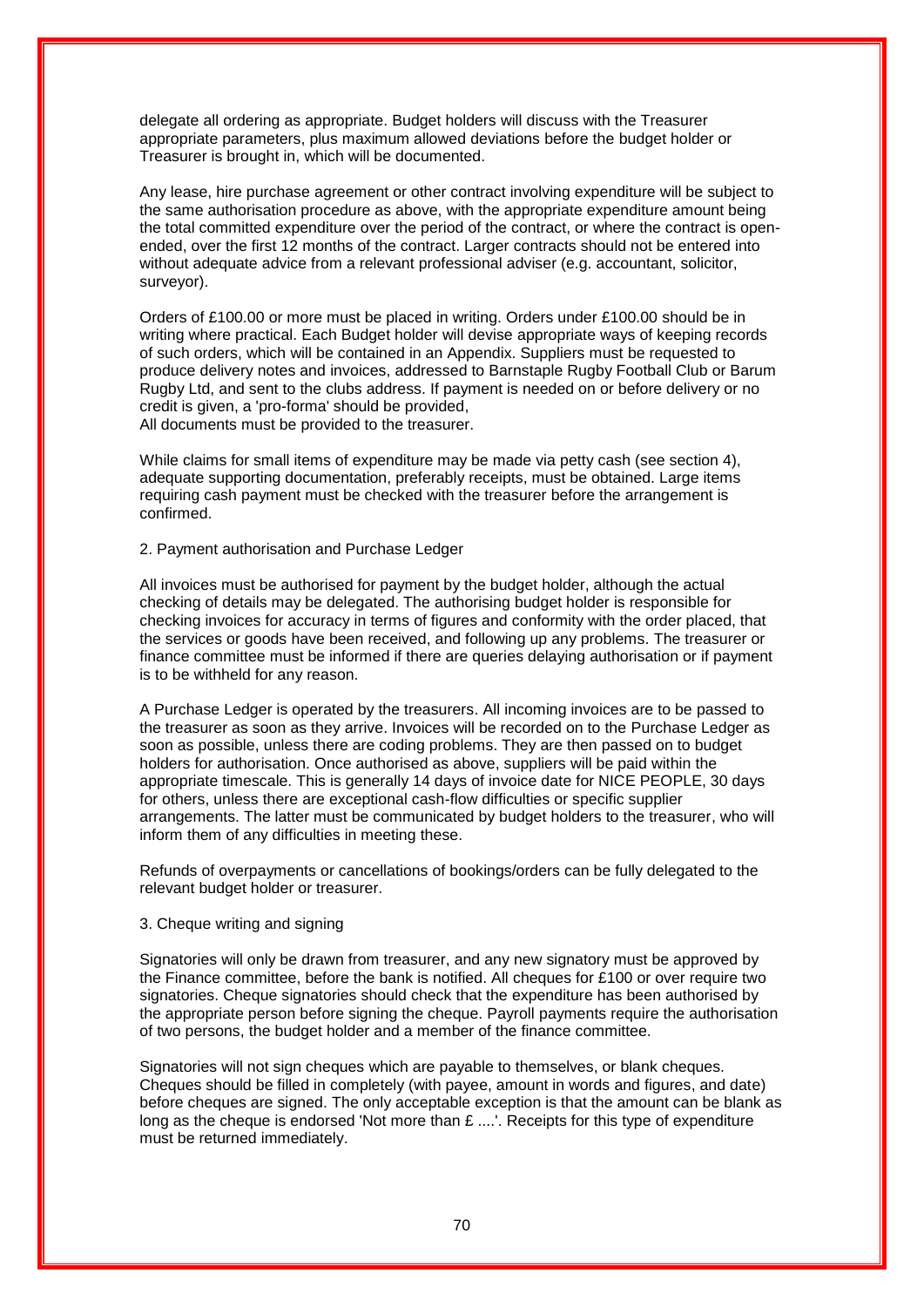The day-to-day limit on encashment of cheques is £250. However, where a larger cash float is required (for a major event for example), this may be approved by the Treasurer. When signing cheques to restore the impress balance (see section 4), receipts accompanied by an add-list must be presented with the cheque request.

## 4. Handling of cash

Petty cash will be drawn from the bar receipt, where the amount spent is reimbursed. It is intended for small items, up to £50.00. Anything over this should be paid by cheque or BACs where possible. All cash collected from Treasurer will be signed for, and receipts will be issued for all cash returned. Specific extra cash floats (for tills at events etc.) should be arranged with the treasurer. The person signing for the float is responsible for ensuring cash and receipts are returned as soon as possible after the event etc. No further floats may be issued to that person, or another person in the same department for a similar purpose, unless the previous float has been accounted for.

Mixing money or receipts from different petty cash sources creates large accounting problems. In a real emergency, where another cash float has to be used for something, a clear record must be kept, and brought to Finance Section's attention.

Any cash income will be banked, and not used for petty cash expenditure. Such cash will be passed to either the Bar Manager or relevant Treasurer

- weekly for cash received in-house
- immediately after the end of an out-of-house event.

Cash will be kept in locked safe. Appropriate arrangements will be made for till security.

5. Salaries, payroll and freelancers

Could also refer to volunteer (and staff) expenses here.

Barnstaple Rugby Football Club and Barum Rugby Ltd are required to operate the PAYE system, and make annual returns to the Inland Revenue. All people working directly for BRFC or Barum Rugby Ltd, whether permanent or temporary, must provide a P45, or sign a P46 or student exemption certificate, or give reasons why they can't. All payments will be made by cheque or direct bank credit.

Payments for additional work over and above standard hours must be approved by the relevant Budget holder. Clear written authorisation must be given in adequate time for Finance to process it for the relevant payroll. These claims are financial records, and should be treated in the same way as any other.

Payment will usually be made via BACS, direct to employees' bank account. The salary payment listings will be checked by the budget holder. Salaries will be paid on the last day of the month, or nearest working day, apart from in December, when it will be the 23rd.

All pay rates must be approved by the Finance subcommittee.

Staff loans are not issued, but advances may be made against salary due, by arrangement with the treasurer.

The finance section is responsible for:

•paying each employee in accordance with the approved terms and conditions, and issuing payslips.

•operating the PAYE system, keeping the required records, issuing P45s and P60s, and communicating with the tax office as appropriate.

•making the correct deductions for Income Tax, NI, court orders and any other appropriate deduction authorised by staff; ensuring that deductions are paid to the correct body, and necessary returns made.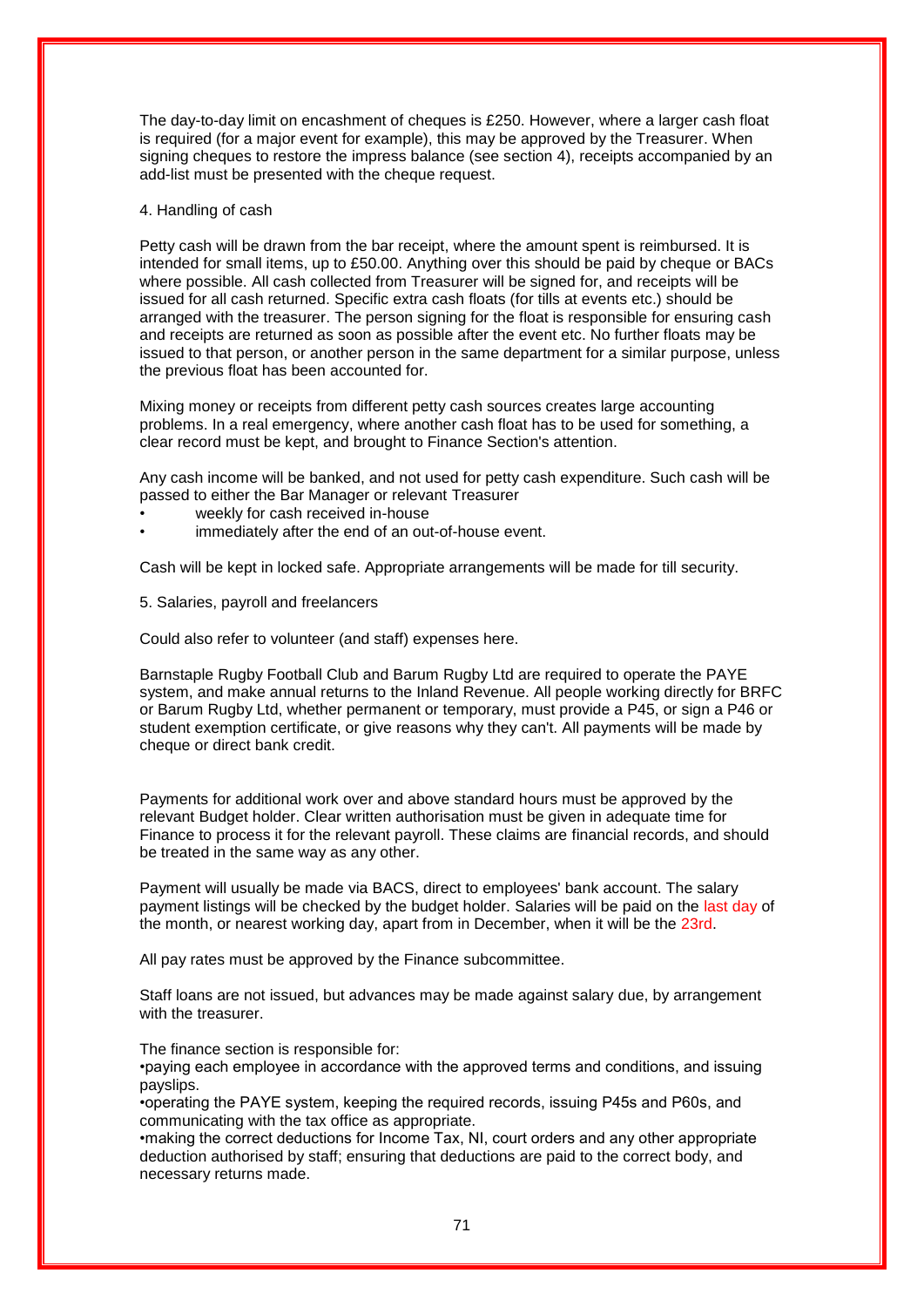•administering the Statutory Sick Pay and Statutory Maternity Pay schemes, alongside any additional related benefits provided by AN ORGANISATION.

#### 6. Income

The majority of income received by BRFC or BRL is from sales of services and goods produced, invoices will be issued for every sale as soon as practical. For completeness of customer and sales information, this includes where payment is received with order.

All invoices should be raised on letterhead, or in a format agreed with the Treasurers and auditors, and be drawn up in accordance with BRFC/Barum Rugby standard invoice requirements. In particular VAT invoices need to meet HM Customs and Excise requirements, and must include the VAT registration number, VAT rate and VAT amount. All invoices will be sequentially numbered, with each area of activity having its own prefix reference, agreed with Finance. Any accidental deviations from such sequences must be notified to Finance.

Invoice listings will be produced on a regular basis by the departments generating them. This is at least monthly, to fit in with the reporting system, although high volume activities are expected to be listed weekly. Outstanding invoice payments will be followed up at least monthly by the relevant Treasurer.

Information about non-routine and all grant income must be passed to Finance with the cheque or remittance advice. This will be filed by Finance for reference, and used to ensure such income is correctly recorded in the accounts and grant conditions etc. noted. Lack of documentation will lead to such items being 'held on suspense'. It is the responsibility of the person gaining the grant to ensure all grant income is claimed as it becomes due or available, and that all appropriate staff and the Finance Section are aware of relevant grant conditions and exactly how the grant is to be expended.

Post opening (and control of cheques and cash in) will be subject to random management checks. The process will be written down, so that there is a clear standard for those doing the work regularly, and others covering or checking.

Could also refer to investments (if you have any)

7. Bank accounts

BRFC/Barum Rugby bankers are: NatWest, Barnstaple, HBC, Barnstaple' Lloyds Barnstaple

An automatic sweep arrangement between current and reserve accounts is operated. These arrangements are subject to review, in the light of what is most advantageous in terms of cost and service. All changes are to be authorised the Executive committee.

All income will be paid into the current accounts as soon as possible, not less than once a week. The makeup of each banking will be clearly recorded, for later computer entry.

8. Books of account and records

Proper accounting records will be kept. The accounts systems is based around computer facilities, but manual/paper records will also be used if appropriate.

At a minimum, the following records will be kept: •appropriate control accounts (i.e. bank control, petty cash control, VAT control). •salary control account. •monthly trial balances.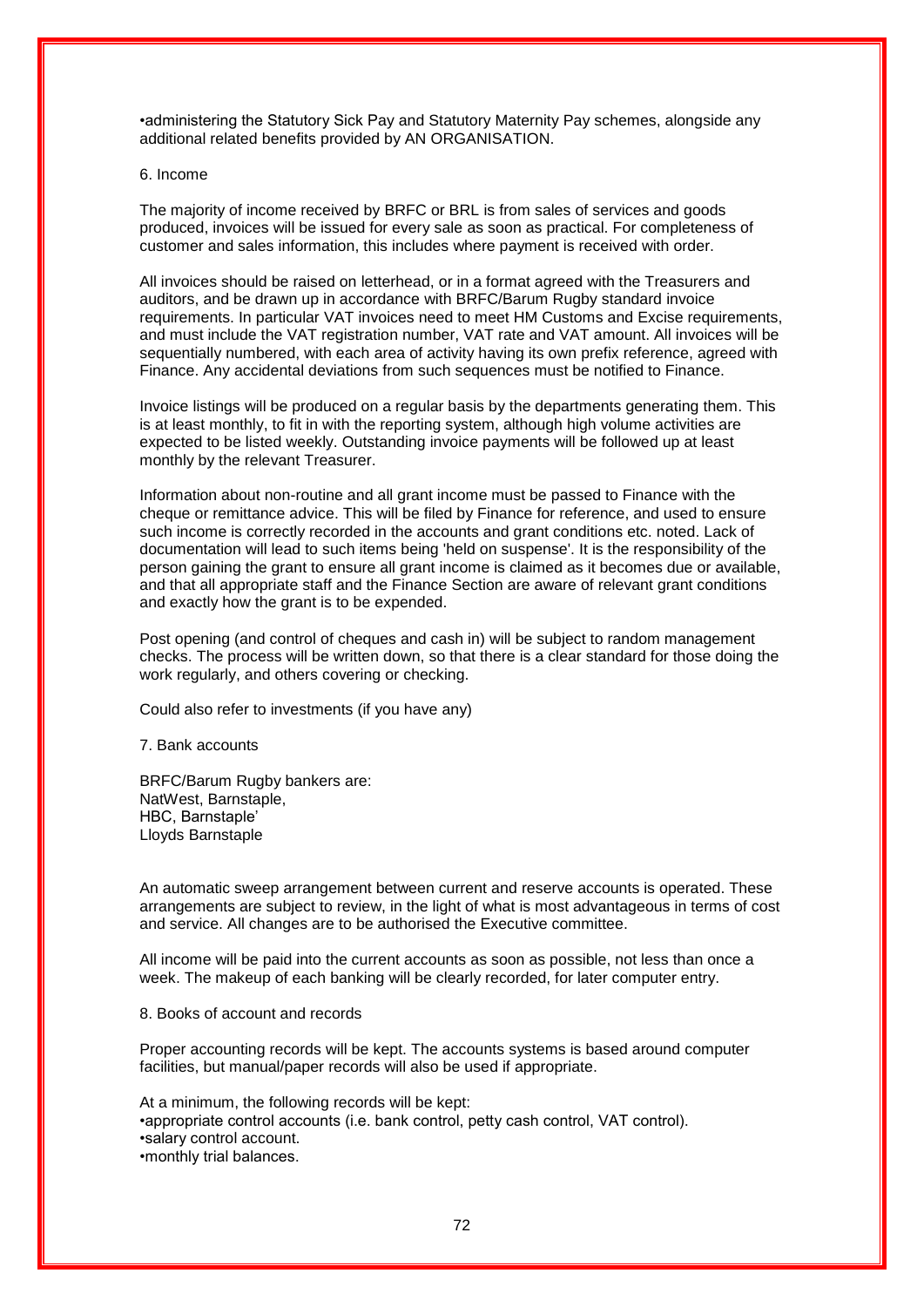Petty cash and bank accounts will be reconciled at least monthly, and VAT returns produced on the required quarterly cycle.

All vouchers entered into the computer system will be clearly initialled by the person entering it, along with date and accounts reference. All income/expenditure information will be recorded within seven days. All corrections and adjustments will be clearly noted in a written 'Journal' giving reasons for them, with supporting documentation where available.

Purchase Ledger, other cheque payments and banking sheets will be filed in the appropriate reference order, with any supporting documentation. All petty cash vouchers, cheque stubs etc. will be retained for audit and for statutory purposes thereafter.

All fixed assets costing more than £250 (or such other level as may from time to time be agreed by the Committee) will be capitalised in the accounts and recorded in a fixed assets register. This register will record details of date of purchase, supplier, cost, serial no. where applicable, description and in due course details of disposal.

## 9. Budget setting

12 monthly income and expenditure budgets will be prepared in time for final approval by the Executive Committee, before the start of the financial year under consideration. Budgets are prepared by the Budget holders, working with the Treasurers. Central management budgets are prepared by the Treasurer in consultation with the Executive committee. The Management Team will play a lead role in ensuring that budgets are set fairly, efficiently and in time. Approval of the budgets is by recommendation of the Executive committee to the Full Committee

The approved budget will be used as a base to construct a cash-flow forecast for the year, which will be updated quarterly.

10. Financial monitoring and audit

All budget holders will receive appropriate, regular reports of income and expenditure against budget.

The Executive Committee will receive:

•Monthly snapshots of cash in hand, total creditors and total debtors.

•Monthly graph of cash in hand.

•monthly reports of income and expenditure versus budget - within two weeks of month end.

Detailed monthly payroll reports will be produced. Detailed cash-flow reports will be produced as appropriate.

BRFC/BRL financial year is from 1st June to 31st May. Annual accounts will be submitted for audit, as required under the Companies Act, charity regulations and grant conditions, prepared per SORP for Charities and any other relevant accounting conventions. Final draft should be ready for and passed by the Executive Committee in JULY, with audited accounts signed at the August meeting.

11. Role of Treasurer

Extracted from Charity Finance Yearbook:

The Treasurer works in close co-operation with, and provides support and advice to, the Financial Controller. Specific responsibilities are to:

•Guide and advise the Board in the approval of budgets, accounts and financial statements, within a relevant policy framework.

•Keep the Board informed about its financial duties and responsibilities.

•Advise the Board on the financial implications of An Organisation's strategic plans and key assumptions included in management's operational plan and annual budget.